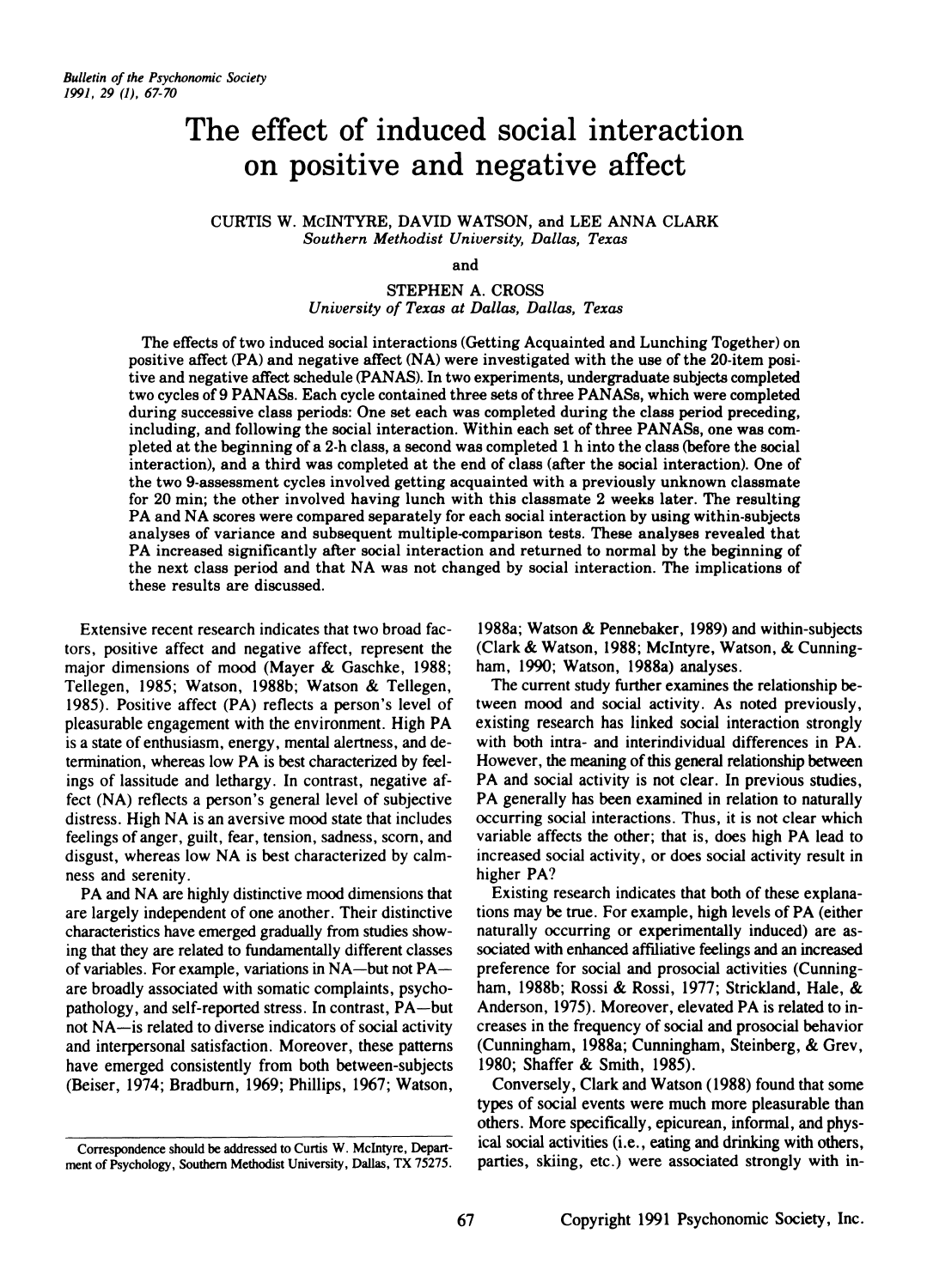creased PA, whereas formal and/or sedentary social events (club meetings, lessons, conversations with others, etc.) were unrelated to mood. Given these results, it is plausible that some types of social activities raise PA, at least temporarily.

To date, however, no study has examined the effects of experimentally induced social interaction on PA and NA. The present study extends previous research by examining the immediate, short-term effects of two types of experimentally induced social activity-getting acquainted with a stranger and lunching together with a casual acquaintance-on measures of these mood dimensions. The PA and NA scales from the positive and negative affect schedule (PANAS; Watson, Clark, & Tellegen, 1988) were used: first, to establish baseline mood levels; second, to assess changes from these baseline levels immediately after the social interactions; and third, to examine when mood returned to its baseline level. On the basis of previous research (e.g., Clark & Watson, 1988; Mcintyre, Watson, & Cunningham, 1990), we hypothesized that both types of social activity would increase PA but would not impact NA. More specifically, we predicted that PA would reach its zenith immediately after the social interaction and that the increase in PA would not be longlasting, so that PA would return by the following day to its premanipulation, baseline level. In contrast, we expected that NA would not vary as a function of social activity.

## EXPERIMENT 1: GETTING ACQUAINTED

The social interaction used in Experiment 1 required subjects to get acquainted with a classmate they had not previously met. The subjects were given the last 20 min of a regular class period to get acquainted with one another. Measures of PA and NA also were obtained at these same times during the class period in which the subjects got acquainted. This allowed the measurement of PA and NA immediately before and after social interaction. In addition, to provide complete baseline mood measures, PA and NA were assessed at these same times during class on the days before and after the subjects engaged in this activity.

## Method

Subjects. Sixty undergraduates (30 male and 30 female) served as subjects. Their mean age was 20.23 years.

Measures. The PANAS (Watson et al., 1988) contains lO-item PA and NA scales. The 20 mood descriptors were selected on the basis of several factor analyses and are good factor markers of either high PA or high NA. Watson et al. (1988) report extensive data demonstrating the reliability and validity of these scales.

The PANAS PA scale consists of *active, alert, anentive, detennined, enthusiastic, excited, inspired, interested, proud,* and *strong.* 'The PANAS NA scale consists of *afraid, ashamed, distressed, guilty, hostile, irritable, jinery, nervous, scared,* and *upset.* Subjects rated the extent to which they were experiencing each mood descriptor at that moment. These ratings were made using a 5-point scale:  $1 = \text{very slightly or not at}$ all,  $2 = a$  little,  $3 =$  moderately,  $4 =$  quite a bit, and  $5 =$  very much. Total NA and PA scores were obtained by summing the ratings made for the 10 relevant mood descriptors. Thus, the possible range of scores for each affect was 10 to 50.

Design and Procedure. Each subject completed the PANAS on 9 separate occasions, divided into three sets of three. The first set of three

Table 1 Getting Acquainted: Mean Positive and Negative Affect Scores

|                        | Class Time             |           |       |       |  |  |
|------------------------|------------------------|-----------|-------|-------|--|--|
| Condition              | Begin                  | Hour Into | End   | Mean  |  |  |
|                        | <b>Positive Affect</b> |           |       |       |  |  |
| Presocial interaction  | 24.18                  | 23.23     | 25.87 | 24.43 |  |  |
| Social interaction     | 21.83                  | 22.00     | 27.85 | 23.89 |  |  |
| Postsocial interaction | 22.48                  | 22.17     | 23.08 | 22.58 |  |  |
| Mean                   | 22.83                  | 22.47     | 25.60 | 23.63 |  |  |
|                        | <b>Negative Affect</b> |           |       |       |  |  |
| Presocial interaction  | 12.72                  | 11.78     | 12.13 | 12.21 |  |  |
| Social interaction     | 12.37                  | 12.10     | 11.68 | 12.05 |  |  |
| Postsocial interaction | 12.45                  | 12.03     | 12.15 | 12.21 |  |  |
| Mean                   | 12.51                  | 11.94     | 11.99 | 12.16 |  |  |

PANASs was completed at the beginning, I h into, and at the end of the 2-h class preceding the social interaction. This set provided presocial interaction baseline scores for PA and NA. The second set of three PANASs was completed at the beginning of class, I h into the class (about 30 min before the social interaction), and at the end of class (immediately after the social interaction). This set provided the pre- and postsocial interaction scores for PA and NA. The third set of three PANASs was completed at the beginning, I h into, and at the end of the 2-h class following the social interaction. This set provided postsocial interaction baseline scores for PA and NA.

### Results

The basic data were the PA and NA scores obtained for each subject at each of the nine assessments. The mean PA and NA scores are presented in Table 1. Application of separate 3 conditions (presocial interaction, social interaction, and postsocial interaction)  $\times$  3 times (at the beginning, 1 h into, and at the end of the 2-h class) withinsubjects analyses of variance to the PA and NA data revealed the following results.

Positive affect. For PA, we found a significant main effect for conditions  $[F(2,118) = 5.37, p < .01]$ , a significant main effect for times  $[F(2,118) = 14.16, p <$ .03], and a significant conditions  $\times$  times interaction  $[F(4,236) = 7.40, p < .01]$ . Subsequent Newman-Keuls multiple-comparison tests ( $p < .05$ ) contrasting the condition means revealed that the presocial interaction mean (24.43) was significantly greater than the social interaction mean (23.89), which, in tum, was significantly greater than the postsocial interaction mean (22.58). Contrasting the times means, the mean obtained at the end of class (25.60) was significantly greater than the means obtained at the beginning of class (22.83) and 1 h into class (22.47). Subsequent Cicchetti (1972) multiple-comparison tests ( $p < .05$ ) contrasting the conditions  $\times$  times interaction means indicated that the mean (27.85) obtained immediately after the social interaction (Getting Acquainted) was significantly greater than the other means, which did not differ significantly from each other.

Negative affect. For NA, only a significant main effect for times was found  $[F(2,118) = 5.00, p < .01]$ . Subsequent Newman-Keuls multiple-comparison tests (p *<*  .05) revealed that the mean obtained at the beginning of class (12.51) was significantly greater than the means obtained 1 h into (11.97) and at the end of class (11.99).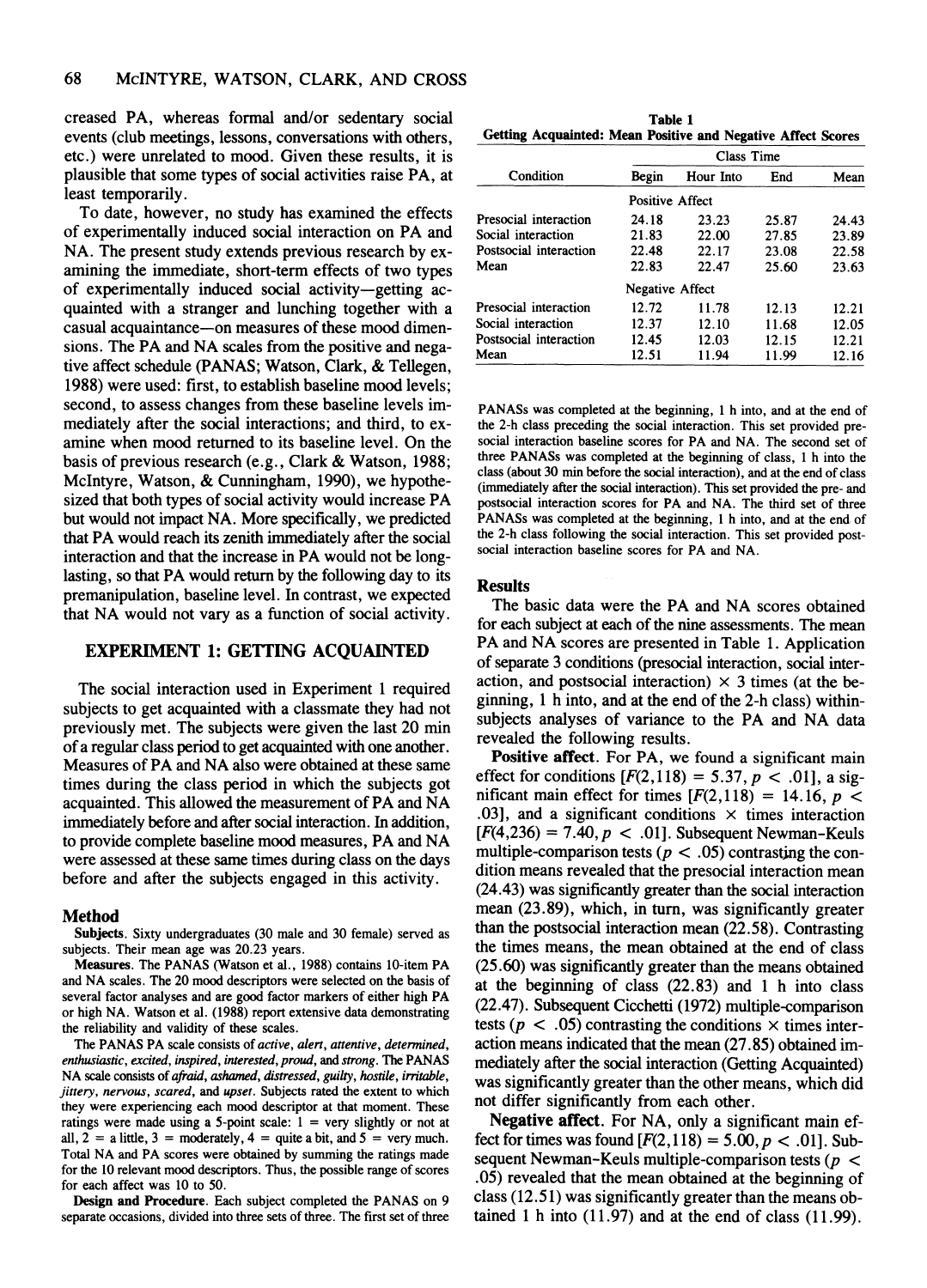## **Discussion**

As expected, the social interaction of getting acquainted with a previously unknown classmate significantly increased PA immediately after the interaction, as can be seen by comparing the mean obtained after social interaction with all the other means. Although this increase in PA is both substantial (5.85) and robust, it is short-lived. Clearly, it has dissipated by the beginning of the next class meeting (within 24 h). Also as expected, the social interaction of getting acquainted with a previously unknown classmate had no effect on NA.

# EXPERIMENT 2: LUNCHING TOGETHER

The social interaction used in Experiment 2 required the subjects to have lunch with the same classmate with whom they had gotten acquainted earlier in the semester. The subjects were given the last 50 min of a regular class to have lunch with this classmate. As before, measures of PA and NA were obtained three times on the day the subjects had lunch together. This allowed the measurements of PA and NA before and immediately after the social interaction. Also, as before, PA and NA were assessed at those same times during class on the days before and after the subjects had lunch together.

#### Method

Subjects. Fifty-four of the 60 undergraduates used in Experiment 1 (24 male and 30 female) served as subjects in Experiment 2.

Measures, Design, and Procedure. The measures, design, and procedure were the same as in Experiment I. except that the social interaction in Experiment 2 involved having lunch with the same classmate with whom they had gotten acquainted earlier in the semester. As before, each subject completed the PANAS on 9 separate occasions. divided into three sets of three assessments.

## Results

The basic data were the PA and NA scores obtained for each subject at each of the nine assessments. The mean PA and NA scores are presented in Table 2. Application of separate 3 conditions (presocial interaction, social interaction, and postsocial interaction)  $\times$  3 times (at the beginning, I h into, and at the end of the 2-h class) within-

|                                                             |  | Table 2 |  |  |
|-------------------------------------------------------------|--|---------|--|--|
| Lunching Together: Mean Positive and Negative Affect Scores |  |         |  |  |

|                        | Class Time             |           |       |       |  |  |
|------------------------|------------------------|-----------|-------|-------|--|--|
| Condition              | Begin                  | Hour Into | End   | Mean  |  |  |
|                        | <b>Positive Affect</b> |           |       |       |  |  |
| Presocial interaction  | 21.93                  | 23.04     | 23.83 | 22.93 |  |  |
| Social interaction     | 23.02                  | 22.54     | 26.80 | 24.12 |  |  |
| Postsocial interaction | 22.17                  | 21.71     | 23.96 | 22.62 |  |  |
| Mean                   | 22.37                  | 22.43     | 24.86 | 23.22 |  |  |
|                        | <b>Negative Affect</b> |           |       |       |  |  |
| Presocial interaction  | 12.83                  | 12.19     | 12.19 | 12.40 |  |  |
| Social interaction     | 12.22                  | 12.19     | 11.37 | 11.93 |  |  |
| Postsocial interaction | 11.96                  | 12.11     | 12.41 | 12.16 |  |  |
| Mean                   | 12.34                  | 12.16     | 11.99 | 12.16 |  |  |

subjects analyses of variance to the PA and NA data yielded the following results.

Positive affect. For PA, a significant main effect for times  $[F(2, 106) = 10.35, p < .01]$  and a significant conditions  $\times$  times interaction  $[F(4,212) = 2.85, p < .03]$  were found. Subsequent Newman-Keuls multiple-comparison tests ( $p < .05$ ) revealed the following: Contrasting the times means, the mean obtained at the end of class (24.86) was significantly greater than the means obtained at the beginning of class (22.37) and I h into class (22.43). Subsequent Cicchetti (1972) multiple-comparison tests ( $p <$ .05) contrasting the condition  $\times$  times interaction means indicated that the mean obtained immediately after the social interaction (26.80) was significantly greater than the other means, which did not differ significantly from each other.

Negative affect. For NA, no significant main effects or interactions were found.

### **Discussion**

Replicating the findings of Experiment I, the social interaction of having lunch with a casual acquaintance significantly increased PA, as indicated by the higher mean PA score obtained after this social interaction, compared with all the other means. As in Experiment I, this increase in PA was substantial (4.26), but also short-lived, dissipating by the beginning of the next class meeting (within 24 h). Also as expected, the social interaction of having lunch with a casual acquaintance had no effect on NA.

## **CONCLUSIONS**

As discussed earlier, several studies, employing both between- and within-subjects designs, have demonstrated that PA is related consistently to diverse measures of naturally occurring social activity. Replicating and extending the results of this earlier research, the current studies show that two different types of experimentally induced social interaction (Getting Acquainted and Lunching Together) lead to transient increases in PA but not NA. Clearly, the relationship between PA and social interaction is both broad and robust.

Whereas the current data offer strong evidence that normal social activity produces transient elevations in PA, other research also indicates that high levels of PA (either naturally occurring or experimentally induced) lead to an increased preference for social activity, as well as to actual increases in the frequency of social and prosocial behavior (e.g., Cunningham, 1988a, 1988b; Shaffer & Smith, 1985; Strickland et al., 1975). Thus, PA and interpersonaI activity may mutually influence each other. That is, n6rrnal types of social interaction ordinarily lead to elevated levels of PA; conversely, elevated PA also increases the desire for-and frequency of-social behavior. In other words, increased PA is both a cause and a result of social behavior. On the basis of these and other data, Watson and Clark (in press) have argued that PA and so